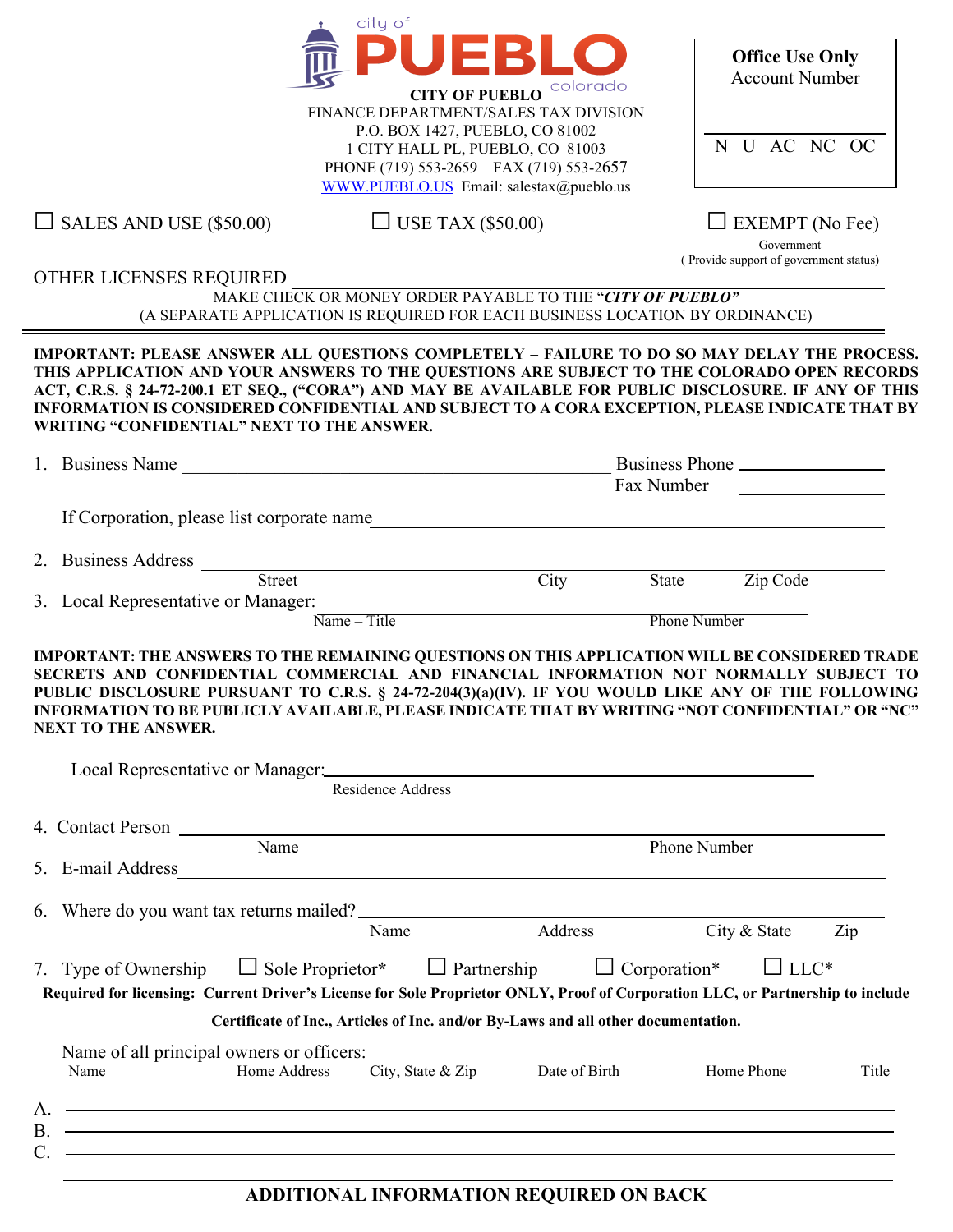If corporation outside the State of Colorado, list registered agent in Colorado, address and phone number:

|                                      | 11. Landlord of business address<br>Name                                                                                                                                                                           |                              |      |         |                     |  |  |  |  |
|--------------------------------------|--------------------------------------------------------------------------------------------------------------------------------------------------------------------------------------------------------------------|------------------------------|------|---------|---------------------|--|--|--|--|
|                                      |                                                                                                                                                                                                                    |                              |      | Address | <b>Phone Number</b> |  |  |  |  |
|                                      |                                                                                                                                                                                                                    | 12. Accountant or Bookkeeper |      |         |                     |  |  |  |  |
|                                      |                                                                                                                                                                                                                    |                              | Name | Address | Phone Number        |  |  |  |  |
|                                      | 13. Location of Records: $\Box$ Mailing Address $\Box$ Business Address                                                                                                                                            |                              |      |         |                     |  |  |  |  |
| $\Box$ Other (please specify) $\Box$ |                                                                                                                                                                                                                    |                              |      |         |                     |  |  |  |  |
|                                      |                                                                                                                                                                                                                    |                              |      |         |                     |  |  |  |  |
|                                      | 15. If business purchased, please list date of purchase and former owner                                                                                                                                           |                              |      |         |                     |  |  |  |  |
|                                      |                                                                                                                                                                                                                    |                              |      |         |                     |  |  |  |  |
|                                      | 16. Did you purchase any business furniture, equipment or supplies from previous owner, from other individuals<br>or vendors located outside the City of Pueblo, which you did not pay City of Pueblo sales tax?   |                              |      |         |                     |  |  |  |  |
|                                      | A. If yes, use tax is due to the City of Pueblo within ten (10) days. Use Tax Return given                                                                                                                         |                              |      |         |                     |  |  |  |  |
|                                      | If leasing, the equipment use tax is due on the monthly tax.<br><b>B.</b>                                                                                                                                          |                              |      |         |                     |  |  |  |  |
|                                      | I hereby certify that the statements made herein are true and correct to the best of my knowledge and that I<br>have read and understand the City of Pueblo ordinances pertaining to the operation of my business. |                              |      |         |                     |  |  |  |  |

Signature Title & Date